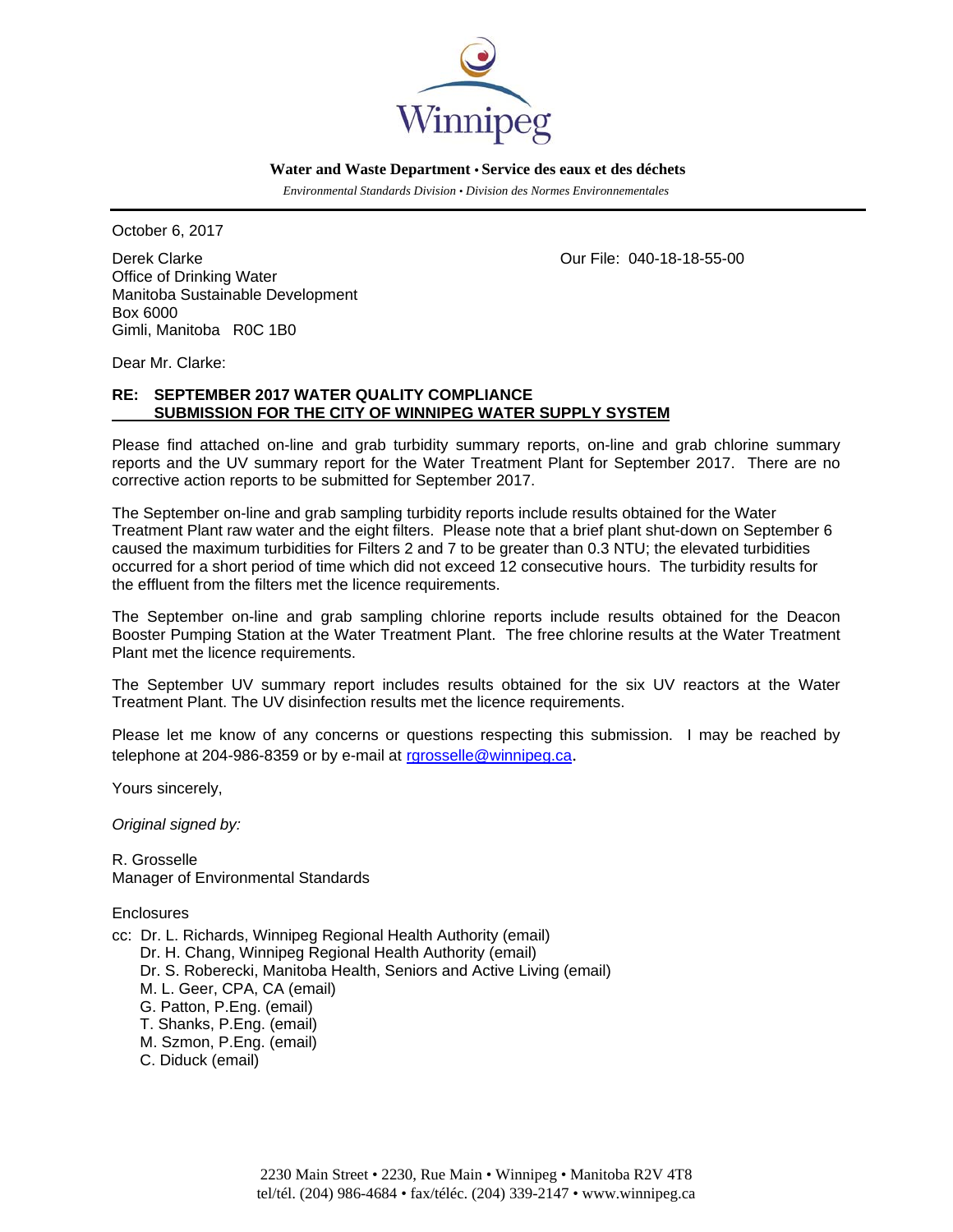

O/L = Off Line

# **CITY OF WINNIPEG**

## Water System Code: **252.00**

Licence Number: **PWS-09-412-01**

# WATER AND WASTE DEPARTMENT

WATER SERVICES

|  | WATER TREATMENT PLANT TURBIDITY ON-LINE MONITORING REPORT |  |  |  |
|--|-----------------------------------------------------------|--|--|--|
|--|-----------------------------------------------------------|--|--|--|

|                                                                                                  | September 2017 Turbidity (NTU) |           |              |      |              |      |              |      |              |      |              |      |             |      |              |      |              |
|--------------------------------------------------------------------------------------------------|--------------------------------|-----------|--------------|------|--------------|------|--------------|------|--------------|------|--------------|------|-------------|------|--------------|------|--------------|
|                                                                                                  | Raw                            | Filter #1 |              |      | Filter #2    |      | Filter #3    |      | Filter #4    |      | Filter #5    |      | Filter #6   |      | Filter #7    |      | Filter #8    |
| Date                                                                                             | Avg                            | Avg       | Max          | Avg  | Max          | Avg  | Max          | Avg  | Max          | Avg  | Max          | Avg  | Max         | Avg  | Max          | Avg  | Max          |
| 1/09/2017                                                                                        | 3.79                           | 0.08      | 0.16         | 0.06 | 0.15         | 0.04 | 0.06         | 0.05 | 0.13         | 0.04 | 0.07         | 0.06 | 0.13        | 0.03 | 0.11         | 0.01 | 0.04         |
| 2/09/2017                                                                                        | 2.99                           | 0.07      | 0.15         | 0.08 | 0.14         | 0.04 | 0.15         | 0.05 | 0.13         | 0.04 | 0.09         | 0.05 | 0.13        | 0.03 | 0.04         | 0.01 | 0.01         |
| 3/09/2017                                                                                        | 2.94                           | 0.06      | 0.14         | 0.07 | 0.15         | 0.04 | 0.14         | 0.05 | 0.07         | 0.04 | 0.10         | 0.06 | 0.08        | 0.04 | 0.12         | 0.01 | 0.05         |
| 4/09/2017                                                                                        | 4.24                           | 0.08      | 0.10         | 0.07 | 0.14         | 0.04 | 0.05         | 0.05 | 0.14         | 0.05 | 0.06         | 0.06 | 0.14        | 0.03 | 0.12         | 0.01 | 0.05         |
| 5/09/2017                                                                                        | 3.33                           | 0.07      | 0.16         | 0.08 | 0.11         | 0.04 | 0.12         | 0.05 | 0.14         | 0.05 | 0.10         | 0.06 | 0.15        | 0.03 | 0.05         | 0.01 | 0.01         |
| 6/09/2017                                                                                        | 2.33                           | 0.06      | 0.26         | 0.06 | 0.32         | 0.03 | 0.18         | 0.05 | 0.23         | 0.03 | 0.13         | 0.05 | 0.23        | 0.03 | 0.31         | 0.00 | 0.15         |
| 7/09/2017                                                                                        | 2.73                           | 0.07      | 0.17         | 0.09 | 0.13         | 0.04 | 0.10         | 0.05 | 0.13         | 0.05 | 0.09         | 0.06 | 0.14        | 0.03 | 0.07         | 0.01 | 0.03         |
| 8/09/2017                                                                                        | 2.70                           | 0.06      | 0.13         | 0.08 | 0.16         | 0.04 | 0.15         | 0.05 | 0.09         | 0.04 | 0.08         | 0.05 | 0.12        | 0.03 | 0.04         | 0.01 | 0.01         |
| 9/09/2017                                                                                        | 3.94                           | 0.04      | 0.06         | 0.08 | 0.14         | 0.04 | 0.14         | 0.06 | 0.15         | 0.04 | 0.08         | 0.06 | 0.07        | 0.03 | 0.10         | 0.01 | 0.02         |
| 10/09/2017                                                                                       | 2.33                           | 0.05      | 0.14         | 0.07 | 0.15         | 0.03 | 0.06         | 0.06 | 0.11         | 0.04 | 0.07         | 0.05 | 0.12        | 0.03 | 0.08         | 0.01 | 0.02         |
| 11/09/2017                                                                                       | 2.33                           | 0.05      | 0.12         | 0.09 | 0.13         | 0.05 | 0.13         | 0.05 | 0.12         | 0.04 | 0.08         | 0.01 | 0.06        | 0.03 | 0.10         | 0.01 | 0.01         |
| 12/09/2017                                                                                       | 2.80                           | 0.04      | 0.11         | 0.08 | 0.17         | 0.04 | 0.15         | 0.06 | 0.12         | 0.04 | 0.09         | O/L  | O/L         | 0.03 | 0.07         | 0.01 | 0.04         |
| 13/09/2017                                                                                       | 2.34                           | 0.04      | 0.14         | 0.08 | 0.16         | 0.04 | 0.14         | 0.06 | 0.08         | 0.03 | 0.09         | O/L  | O/L         | 0.04 | 0.10         | 0.01 | 0.04         |
| 14/09/2017                                                                                       | 2.33                           | 0.05      | 0.07         | 0.08 | 0.16         | 0.04 | 0.15         | 0.06 | 0.13         | 0.04 | 0.08         | O/L  | O/L         | 0.04 | 0.11         | 0.01 | 0.04         |
| 15/09/2017                                                                                       | 2.32                           | 0.06      | 0.14         | 0.09 | 0.17         | 0.04 | 0.12         | 0.06 | 0.12         | 0.04 | 0.06         | O/L  | O/L         | 0.03 | 0.09         | 0.01 | 0.02         |
| 16/09/2017                                                                                       | 2.31                           | 0.04      | 0.13         | 0.08 | 0.16         | 0.02 | 0.06         | 0.04 | 0.11         | 0.04 | 0.07         | O/L  | O/L         | 0.03 | 0.09         | 0.01 | 0.03         |
| 17/09/2017                                                                                       | 2.23                           | 0.03      | 0.10         | 0.08 | 0.11         | 0.02 | 0.08         | 0.04 | 0.09         | 0.04 | 0.07         | O/L  | O/L         | 0.04 | 0.10         | 0.01 | 0.01         |
| 18/09/2017                                                                                       | 2.18                           | 0.03      | 0.08         | 0.07 | 0.13         | 0.01 | 0.09         | 0.04 | 0.10         | 0.04 | 0.06         | O/L  | O/L         | 0.04 | 0.06         | 0.01 | 0.01         |
| 19/09/2017                                                                                       | 2.20                           | 0.02      | 0.09         | 0.07 | 0.12         | 0.01 | 0.03         | 0.04 | 0.06         | 0.04 | 0.07         | O/L  | O/L         | 0.05 | 0.08         | 0.01 | 0.01         |
| 20/09/2017                                                                                       | 2.23                           | 0.03      | 0.05         | 0.05 | 0.16         | 0.00 | 0.14         | 0.04 | 0.09         | 0.04 | 0.06         | 0.05 | 0.18        | 0.03 | 0.13         | 0.00 | 0.04         |
| 21/09/2017                                                                                       | 2.09                           | 0.02      | 0.14         | 0.07 | 0.10         | 0.01 | 0.04         | 0.02 | 0.12         | 0.04 | 0.08         | 0.05 | 0.12        | 0.03 | 0.12         | 0.00 | 0.02         |
| 22/09/2017                                                                                       | 2.20                           | 0.02      | 0.13         | 0.09 | 0.20         | 0.01 | 0.13         | 0.02 | 0.12         | 0.03 | 0.08         | 0.06 | 0.10        | 0.04 | 0.06         | 0.01 | 0.01         |
| 23/09/2017                                                                                       | 2.47                           | 0.04      | 0.07         | 0.09 | 0.21         | 0.03 | 0.17         | 0.05 | 0.09         | 0.03 | 0.14         | 0.10 | 0.12        | 0.05 | 0.15         | 0.00 | 0.06         |
| 24/09/2017                                                                                       | 2.18                           | 0.09      | 0.16         | 0.11 | 0.18         | 0.06 | 0.09         | 0.06 | 0.20         | 0.06 | 0.13         | 0.07 | 0.17        | 0.04 | 0.16         | 0.00 | 0.06         |
| 25/09/2017                                                                                       | 3.06                           | 0.06      | 0.22         | 0.12 | 0.28         | 0.07 | 0.21         | 0.05 | 0.20         | 0.05 | 0.15         | 0.07 | 0.11        | 0.05 | 0.07         | 0.01 | 0.01         |
| 26/09/2017                                                                                       | 2.43                           | 0.07      | 0.10         | 0.06 | 0.18         | 0.05 | 0.19         | 0.08 | 0.11         | 0.04 | 0.10         | 0.10 | 0.18        | 0.05 | 0.10         | 0.00 | 0.04         |
| 27/09/2017                                                                                       | 2.07                           | 0.05      | 0.20         | 0.06 | 0.10         | 0.06 | 0.10         | 0.06 | 0.19         | 0.06 | 0.14         | 0.06 | 0.16        | 0.03 | 0.14         | 0.00 | 0.01         |
| 28/09/2017                                                                                       | 1.93                           | 0.04      | 0.14         | 0.05 | 0.14         | 0.03 | 0.14         | 0.04 | 0.13         | 0.03 | 0.09         | 0.08 | 0.11        | 0.04 | 0.06         | 0.01 | 0.02         |
| 29/09/2017                                                                                       | 2.82                           | 0.07      | 0.09         | 0.05 | 0.17         | 0.03 | 0.16         | 0.05 | 0.09         | 0.03 | 0.09         | 0.10 | 0.14        | 0.04 | 0.10         | 0.00 | 0.02         |
| 30/09/2017                                                                                       | 1.71                           | 0.07      | 0.21         | 0.06 | 0.10         | 0.06 | 0.10         | 0.07 | 0.17         | 0.06 | 0.14         | 0.08 | 0.19        | 0.04 | 0.17         | 0.00 | 0.05         |
| Total Number of Measurements Taken, A:                                                           |                                |           | 14898        |      | 13321        |      | 14831        |      | 13967        |      | 15631        |      | 9877        |      | 14139        |      | 14779        |
| Turbidity Standard for Monitoring Location (NTU):<br>Number of Measurements Meeting Standard, B: |                                |           | 0.3<br>14898 |      | 0.3<br>13320 |      | 0.3<br>14831 |      | 0.3<br>13967 |      | 0.3<br>15631 |      | 0.3<br>9877 |      | 0.3<br>14138 |      | 0.3<br>14779 |
| Compliance with Turbidity Standard, $C = B/A \times 100\%$ :                                     |                                |           | 100.000%     |      | 99.992%      |      | 100.000%     |      | 100.000%     |      | 100.000%     |      | 100.000%    |      | 99.999%      |      | 100.000%     |

File Path: N:\Water Treatment Branch\Administration\Reports\Regulatory Submissions\Turbidity\2017\09-September

**Submitted By (Print): Signature:**

Original signed by D.Merredew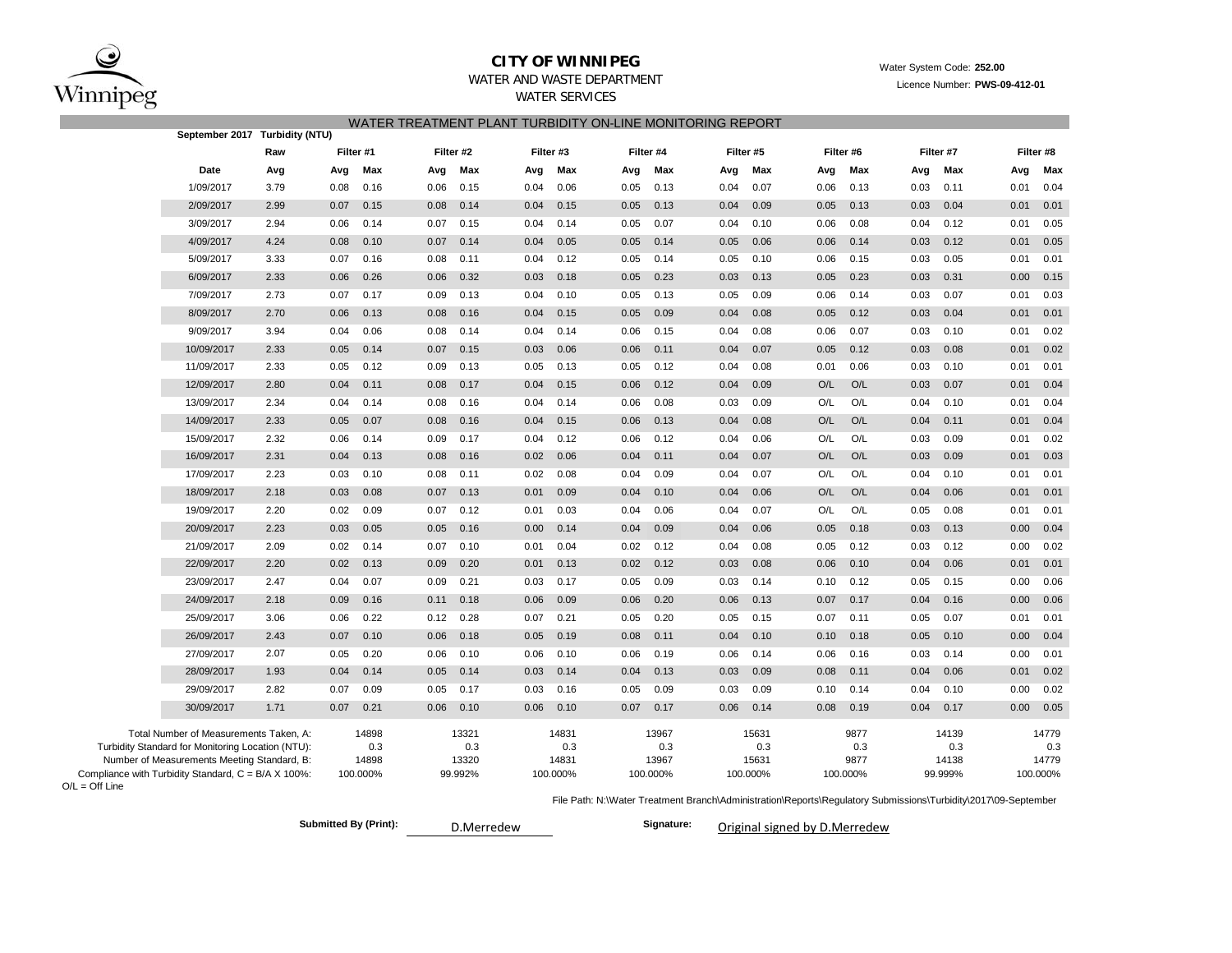

### CITY OF WINNIPEG WATER AND WASTE DEPARTMENT ENVIRONMENTAL STANDARDS DIVISION

### Grab |Analyser| Grab |Analyser| Grab |Analyser| Grab |Analyser| Grab |Analyser| Grab |Analyser| Grab |Grab |Analyser| Grab |Analyser NS NS NS NS NS NS NS NS NS NS NS NS NS NS NS NS NS NS NS NS NS NS NS NS NS NS NS NS NS NS NS NS NS NS NS NS 1.85 2.35 0.08 0.05 0.10 0.08 OL OL 0.09 0.06 0.07 0.04 0.08 0.07 0.09 0.03 0.08 <0.02 1.92 2.40 0.08 0.06 0.08 0.07 0.08 0.03 0.10 0.06 0.09 0.04 0.09 0.08 OL OL 0.07 <0.02 1.83 2.60 0.13 0.08 0.10 0.08 0.11 0.04 0.10 0.05 0.09 0.04 OL OL 0.09 0.03 0.09 <0.02 1.62 2.65 0.10 0.08 OL OL 0.11 0.05 0.12 0.09 0.09 0.06 0.08 0.08 0.08 0.04 0.09 0.02 1.96 | 2.48 | 0.12 | 0.08 | 0.11 | 0.09 | 0.12 | 0.04 | OL | OL | 0.09 | 0.04 | 0.10 | 0.08 | 0.08 | 0.02 | 0.08 | <0.02 NS NS NS NS NS NS NS NS NS NS NS NS NS NS NS NS NS NS NS NS NS NS NS NS NS NS NS NS NS NS NS NS NS NS NS NS NS NS NS NS NS NS NS NS NS NS NS NS NS NS NS NS NS NS 1.52 3.04 OL OL 0.14 0.09 0.12 0.04 0.09 0.06 0.09 0.03 OL OL 0.11 0.03 0.09 <0.02 1.63 2.20 OL OL 0.12 0.10 0.14 0.06 0.11 0.08 0.08 0.04 OL OL 0.08 0.03 0.09 <0.02 1.39 2.40 0.09 0.03 0.11 0.09 0.13 0.05 0.08 0.05 OL OL OL OL 0.08 0.03 0.08 <0.02 1.58 | 2.34 | 0.19 | 0.04 | 0.13 | 0.08 | 0.12 | 0.03 | 0.10 | 0.06 | 0.07 | 0.04 | OL | OL | OL | 0.08 | 0.03 | OL | OL 1.44 2.26 0.16 0.07 OL OL 0.14 0.06 0.14 0.10 0.10 0.04 OL OL 0.11 0.03 0.09 <0.02 NS NS NS NS NS NS NS NS NS NS NS NS OL OL NS NS NS NS NS NS NS NS NS NS NS NS NS NS NS NS OL OL NS NS NS NS 1.33 2.13 0.09 <0.02 0.09 0.08 0.11 <0.02 0.07 0.08 0.08 0.05 OL OL 0.07 0.04 0.08 <0.02 1.37 1.96 0.09 0.02 0.12 0.08 0.13 0.02 0.07 0.04 OL OL OL OL 0.07 0.04 0.09 <0.02 1.46 | 2.15 | 0.10 | 0.02 | OL | OL | 0.08 | <0.02 | 0.09 | 0.06 | 0.07 | 0.04 | 0.06 | 0.07 | 0.04 | OL | OL 1.25 1.98 0.08 0.02 0.07 0.09 0.08 <0.02 OL OL 0.07 0.03 0.11 0.11 0.07 0.04 0.07 <0.02 1.49 | 1.99 | OL | OL | 0.10 | 0.10 | 0.10 | <0.02 | OL | OL | 0.12 | 0.06 | 0.12 | 0.09 | 0.09 | 0.04 | 0.09 | <0.02 NS NS NS NS NS NS NS NS NS NS NS NS NS NS NS NS NS NS NS NS NS NS NS NS NS NS NS NS NS NS NS NS NS NS NS NS 1.45 2.29 | OL | OL | 0.20 | 0.09 | 0.21 | 0.09 | OL | OL | 0.17 | 0.11 | 0.09 | 0.11 | 0.08 | 0.05 | 0.09 | <0.02 1.15 | NR | 0.19 | 0.07 | OL | OL | OL | OL | 0.21 | 0.09 | 0.10 | 0.06 | 0.09 | 0.11 | 0.15 | 0.06 | 0.09 | 0.12 1.18 | 2.12 | 0.18 | 0.09 | 0.14 | 0.07 | 0.17 | 0.06 | 0.11 | 0.05 | 0.09 | 0.03 | OL | OL | OL | OL | OL | 0.07 | 0.10 1.19 | 1.72 | 0.12 | 0.03 | 0.13 | 0.06 | 0.16 | 0.05 | OL | OL | OL | OL | 0.08 | 0.10 | 0.07 | 0.03 | 0.07 | 0.10 1.06 | NR | 0.16 | <0.02 | OL | OL | OL | OL | 0.17 | 0.07 | 0.12 | 0.04 | 0.09 | 0.11 | 0.11 | 0.04 | 0.10 | 0.11 NS NS NS NS NS NS NS NS NS NS NS NS NS NS NS NS NS NS **Total number of measurements taken, A:** 18 15 16 15 16 16 17 17 17 17 17 17 17 17 18 18 18 **Turbidity Standard for Monitoring Location (NTU):** | 0.30 | 0.30 | 0.30 | 0.30 | 0.30 | 0.30 | 0.30 | 0.30 | 0.30 | 0.30 | 0.30 | 0.30 | 0.30 | 0.30 | 0.30 | 0.30 | 0.30 | 0.30 | 0.30 | 0.30 | 0.30 | 0.30 | 0.30 | 0.30 | **Number of measurements meeting standard, B:** 16 15 17 15 17 11 18 18 25-Sep-2017 26-Sep-2017 27-Sep-2017 28-Sep-2017 29-Sep-2017 30-Sep-2017 24-Sep-2017 13-Sep-2017 14-Sep-2017 15-Sep-2017 16-Sep-2017 17-Sep-2017 18-Sep-2017 19-Sep-2017 20-Sep-2017 21-Sep-2017 22-Sep-2017 23-Sep-2017 12-Sep-2017 01-Sep-2017 02-Sep-2017 03-Sep-2017 04-Sep-2017 05-Sep-2017 06-Sep-2017 07-Sep-2017 08-Sep-2017 09-Sep-2017 10-Sep-2017 11-Sep-2017 **WATER TREATMENT PLANT TURBIDITY GRAB MONITORING REPORT Water System Code: 252.00 Turbidity (NTU) Licence No. PWS-09-412-01 Date Raw Water Filter 1 Filter 2 Filter 3 Filter 4 Filter 5 Filter 6 Filter 7 Filter 8**

**Compliance with Turbidity Standard, C= B/A X 100%:** 100% 100% 100% 100% 100% 100% 100% 100%

NS: No Sample NA: Not Analyzed OL: Off-Line

There was no result for the raw online analyzer on September 26 and 29 due to maintenance requirements. Filter 6 was offline for maintenance from September 11th to 20th. **C.Diduck**

Printed From : N:\WQ Data\Routine Water Quality\2015\Turbidity.xls **Date Approved:** File: WQR3

**Comments: Report Compiled By: H.Demchenko**

**Approved in LIMS By:**

**6-Oct-17**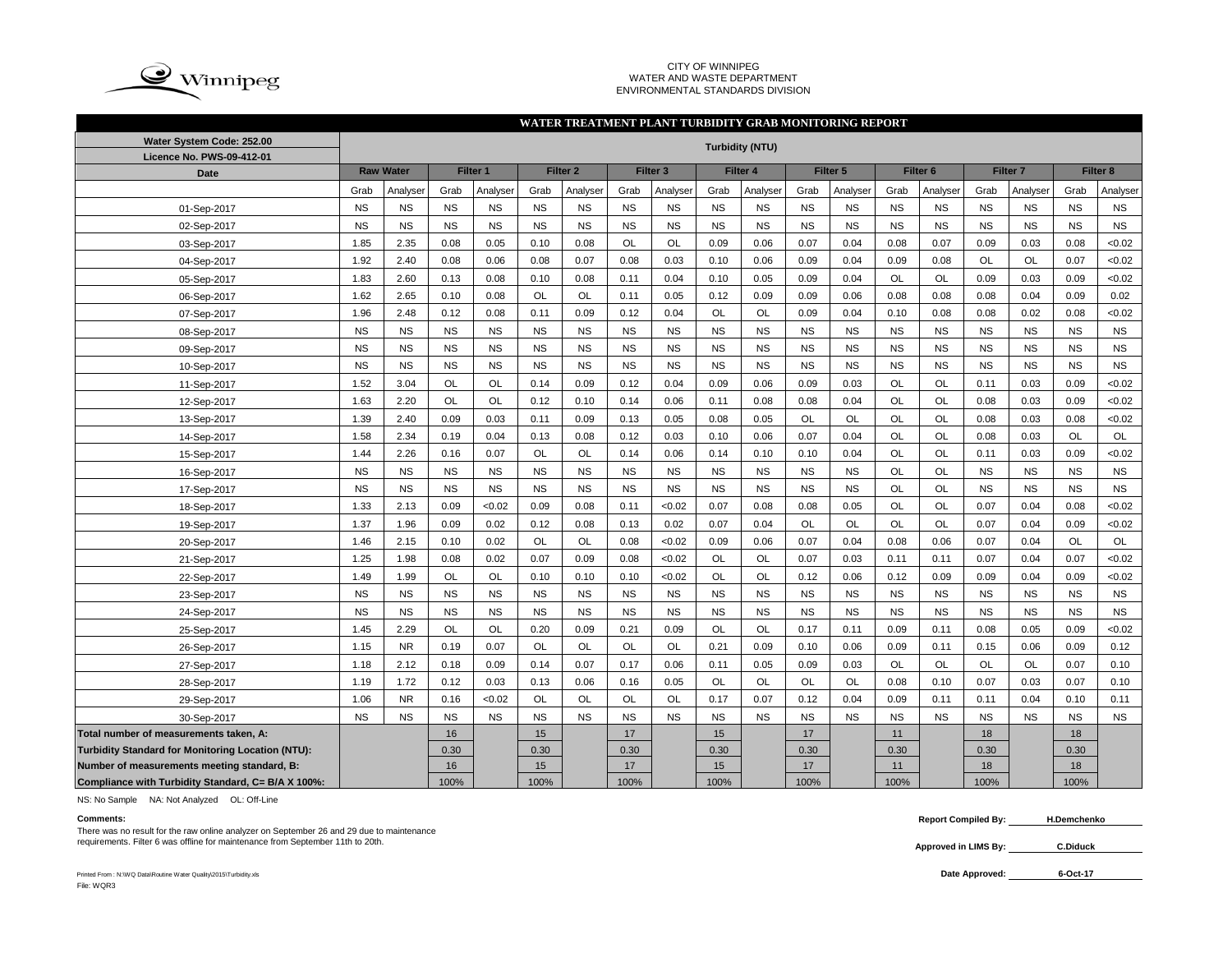

**City of Winnipeg**

Water and Waste Department Water Services

WATER TREATMENT PLANT FREE CHLORINE ON-LINE MONITORING REPORT

Deacon Booster Pumping Station

Water System Code: **252.00** Licence Number: **PWS-09-412-01**

Report Created: 01 October 2017 **Report Period: September 2017** Report Period: September 2017

|                                             |                                      | <b>BRANCH1</b><br>[mg/L] |              | <b>BRANCH 2</b><br>[mg/L] |              |
|---------------------------------------------|--------------------------------------|--------------------------|--------------|---------------------------|--------------|
|                                             | Date                                 | Average                  | Minimum      | Average                   | Minimum      |
|                                             | 01/09/2017                           | 1.19                     | 1.04         | 1.31                      | 1.20         |
|                                             | 02/09/2017                           | 1.23                     | 1.11         | 1.28                      | 1.16         |
|                                             | 03/09/2017                           | 1.14                     | 0.88         | 1.18                      | 1.12         |
|                                             | 04/09/2017                           | 1.26                     | 1.13         | 1.19                      | 1.12         |
|                                             | 05/09/2017                           | 1.21                     | 1.08         | 1.13                      | 1.03         |
|                                             | 06/09/2017                           | 0.97                     | 0.85         | 0.89                      | 0.64         |
|                                             | 07/09/2017                           | 1.07                     | 0.93         | 1.09                      | 0.96         |
|                                             | 08/09/2017                           | 1.24                     | 1.13         | 1.19                      | 1.09         |
|                                             | 09/09/2017                           | 1.19                     | 1.07         | 1.16                      | 1.07         |
|                                             | 10/09/2017                           | 1.16                     | 1.08         | 1.13                      | 1.05         |
|                                             | 11/09/2017                           | 1.12                     | 1.01         | 1.10                      | 1.05         |
|                                             | 12/09/2017                           | 1.07                     | 1.01         | 1.06                      | 0.96         |
|                                             | 13/09/2017                           | 1.09                     | 0.97         | 1.06                      | 0.97         |
|                                             | 14/09/2017                           | 1.07                     | 0.97         | 1.07                      | 0.97         |
|                                             | 15/09/2017                           | 1.10                     | 0.92         | 1.19                      | 1.00         |
|                                             | 16/09/2017                           | 1.10                     | 0.99         | 1.19                      | 1.09         |
|                                             | 17/09/2017                           | 1.14                     | 1.02         | 1.22                      | 1.10         |
|                                             | 18/09/2017                           | 1.10                     | 0.92         | 1.14                      | 1.00         |
|                                             | 19/09/2017                           | 1.18                     | 1.03         | 1.18                      | 1.07         |
|                                             | 20/09/2017                           | 1.21                     | 1.11         | 1.22                      | 1.15         |
|                                             | 21/09/2017                           | 1.21                     | 1.05         | 1.15                      | 1.05         |
|                                             | 22/09/2017                           | 1.23                     | 1.17         | 1.16                      | 1.11         |
|                                             | 23/09/2017                           | 1.14                     | 1.07         | 1.11                      | 1.04         |
|                                             | 24/09/2017                           | 1.12                     | 1.04         | 1.10                      | 1.03         |
|                                             | 25/09/2017                           | 1.06                     | 0.85         | 1.10                      | 1.03         |
|                                             | 26/09/2017                           | 1.07                     | 1.00         | 1.13                      | 1.07         |
|                                             | 27/09/2017                           | 1.57                     | 0.94         | 1.65                      | 1.06         |
|                                             | 28/09/2017                           | 1.13                     | 0.95         | 1.19                      | 1.08         |
|                                             | 29/09/2017                           | 1.10                     | 0.90         | 1.13                      | 0.98         |
|                                             | 30/09/2017                           | 1.31                     | 1.16         | 1.20                      | 1.12         |
|                                             |                                      |                          |              |                           |              |
|                                             | Total Number of Measurements, A:     |                          | 20849<br>0.5 |                           | 20846<br>0.5 |
| Number of Measurements Meeting Standard, B: | Minimum Free Chlorine Standard:      |                          | 20849        |                           | 20846        |
|                                             | COMPLIANCE, $C = B/A \times 100\%$ : |                          | 100.00       |                           | 100.00       |

File Path: N:\Water Treatment Branch\Administration\Reports\Regulatory Submissions\Chlorine\2017\09-September

Submitted By (Print): D.Merredew

Signature: Original signed by D.Merredew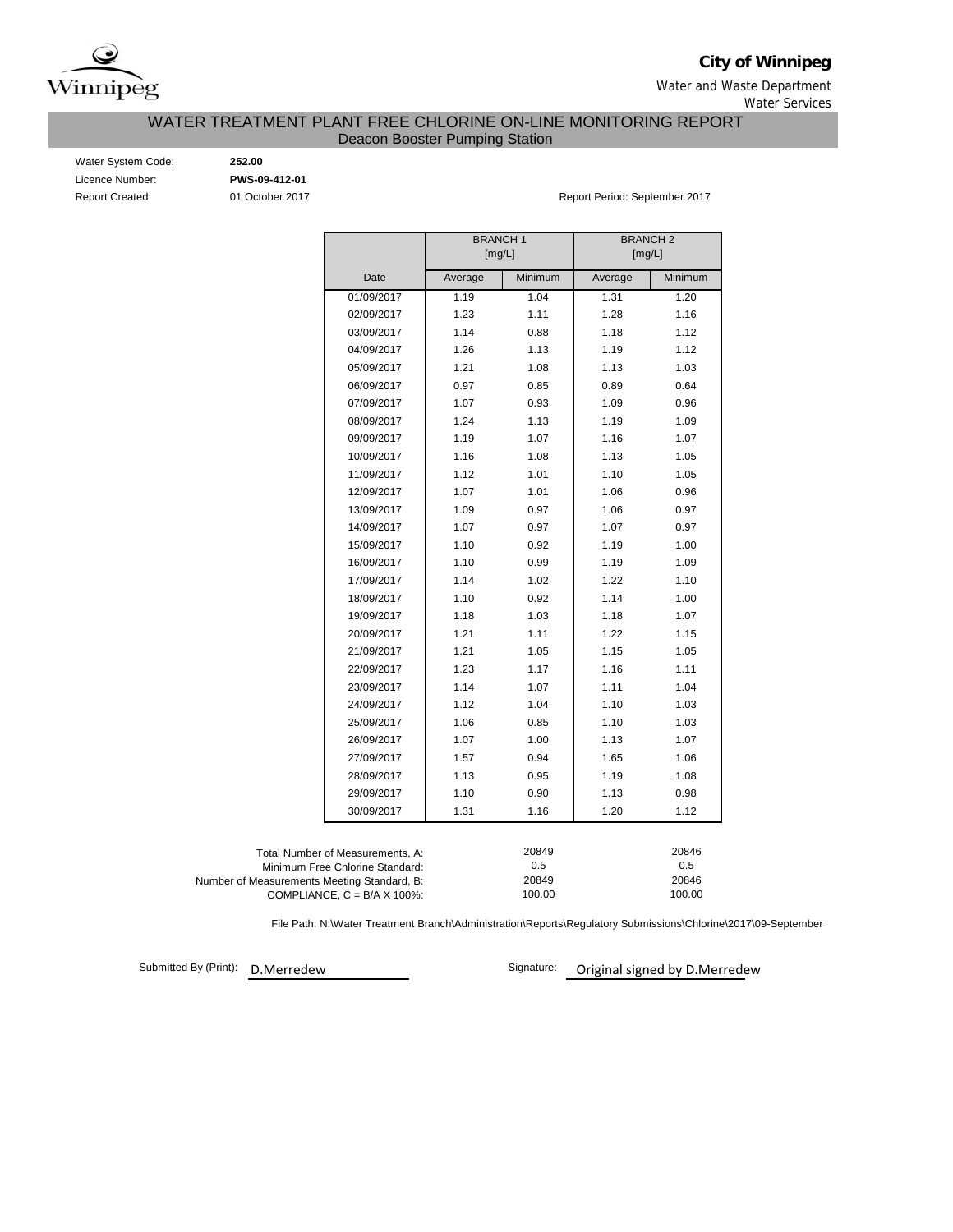| $\clubsuit$ Winnipeg                                  | <b>CITT OF WINNIFEG</b><br>WATER AND WASTE DEPARTMENT<br>ENVIRONMENTAL STANDARDS DIVISION |                      |                                 |           |                      |                                 |  |  |  |  |  |  |  |  |
|-------------------------------------------------------|-------------------------------------------------------------------------------------------|----------------------|---------------------------------|-----------|----------------------|---------------------------------|--|--|--|--|--|--|--|--|
|                                                       |                                                                                           |                      |                                 |           |                      |                                 |  |  |  |  |  |  |  |  |
| WATER TREATMENT PLANT CHLORINE GRAB MONITORING REPORT |                                                                                           |                      |                                 |           |                      |                                 |  |  |  |  |  |  |  |  |
| Water System Code: 252.00                             | Deacon Booster Pumping Station Branch 1<br>Deacon Booster Pumping Station Branch 2        |                      |                                 |           |                      |                                 |  |  |  |  |  |  |  |  |
| <b>Licence No. PWS-09-412-01</b>                      |                                                                                           |                      |                                 |           |                      |                                 |  |  |  |  |  |  |  |  |
| <b>Date</b>                                           |                                                                                           | Free Chlorine (mg/L) | <b>Total Chlorine</b><br>(mg/L) |           | Free Chlorine (mg/L) | <b>Total Chlorine</b><br>(mg/L) |  |  |  |  |  |  |  |  |
|                                                       | Analyser                                                                                  | Grab                 | Grab                            | Analyser  | Grab                 | Grab                            |  |  |  |  |  |  |  |  |
| 01-Sep-2017                                           | <b>NS</b>                                                                                 | <b>NS</b>            | <b>NS</b>                       | <b>NS</b> | <b>NS</b>            | <b>NS</b>                       |  |  |  |  |  |  |  |  |
| 02-Sep-2017                                           | <b>NS</b>                                                                                 | <b>NS</b>            | <b>NS</b>                       | <b>NS</b> | <b>NS</b>            | <b>NS</b>                       |  |  |  |  |  |  |  |  |
| 03-Sep-2017                                           | 0.97                                                                                      | 1.19                 | 1.41                            | 1.20      | 1.27                 | 1.41                            |  |  |  |  |  |  |  |  |
| 04-Sep-2017                                           | 1.25                                                                                      | 1.25                 | 1.48                            | 1.20      | 1.34                 | 1.44                            |  |  |  |  |  |  |  |  |
| 05-Sep-2017                                           | 1.23                                                                                      | 1.26                 | 1.57                            | 1.11      | 1.21                 | 1.37                            |  |  |  |  |  |  |  |  |
| 06-Sep-2017                                           | 1.12                                                                                      | 1.16                 | 1.36                            | 1.05      | 1.19                 | 1.33                            |  |  |  |  |  |  |  |  |
| 07-Sep-2017                                           | 1.02                                                                                      | 1.08                 | 1.27                            | 0.99      | 1.12                 | 1.29                            |  |  |  |  |  |  |  |  |
| 08-Sep-2017                                           | <b>NS</b>                                                                                 | <b>NS</b>            | <b>NS</b>                       | ΝS        | ΝS                   | <b>NS</b>                       |  |  |  |  |  |  |  |  |
| 09-Sep-2017                                           | <b>NS</b>                                                                                 | <b>NS</b>            | <b>NS</b>                       | <b>NS</b> | <b>NS</b>            | <b>NS</b>                       |  |  |  |  |  |  |  |  |
| 10-Sep-2017                                           | <b>NS</b>                                                                                 | <b>NS</b>            | <b>NS</b>                       | <b>NS</b> | <b>NS</b>            | <b>NS</b>                       |  |  |  |  |  |  |  |  |
| 11-Sep-2017                                           | 1.16                                                                                      | 1.20                 | 1.33                            | 1.12      | 1.13                 | 1.27                            |  |  |  |  |  |  |  |  |
| 12-Sep-2017                                           | 1.10                                                                                      | 1.09                 | 1.31                            | 1.04      | 1.11                 | 1.21                            |  |  |  |  |  |  |  |  |
| 13-Sep-2017                                           | OL                                                                                        | 1.18                 | 1.32                            | 1.08      | 1.11                 | 1.30                            |  |  |  |  |  |  |  |  |
| 14-Sep-2017                                           | 1.05                                                                                      | 1.12                 | 1.29                            | 1.07      | 1.12                 | 1.30                            |  |  |  |  |  |  |  |  |
| 15-Sep-2017                                           | 1.14                                                                                      | 1.19                 | 1.37                            | 1.20      | 1.25                 | 1.39                            |  |  |  |  |  |  |  |  |
| 16-Sep-2017                                           | <b>NS</b>                                                                                 | <b>NS</b>            | <b>NS</b>                       | <b>NS</b> | ΝS                   | <b>NS</b>                       |  |  |  |  |  |  |  |  |
| 17-Sep-2017                                           | <b>NS</b>                                                                                 | <b>NS</b>            | <b>NS</b>                       | <b>NS</b> | ΝS                   | <b>NS</b>                       |  |  |  |  |  |  |  |  |
| 18-Sep-2017                                           | 1.08                                                                                      | 1.18                 | 1.35                            | 1.15      | 1.16                 | 1.36                            |  |  |  |  |  |  |  |  |
| 19-Sep-2017                                           | 1.27                                                                                      | 1.31                 | 1.51                            | 1.24      | 1.25                 | 1.45                            |  |  |  |  |  |  |  |  |
| 20-Sep-2017                                           | 1.13                                                                                      | 1.27                 | 1.43                            | 1.21      | 1.27                 | 1.46                            |  |  |  |  |  |  |  |  |
| 21-Sep-2017                                           | 1.29                                                                                      | 1.21                 | 1.52                            | 1.17      | 1.16                 | 1.43                            |  |  |  |  |  |  |  |  |
| 22-Sep-2017                                           | 1.22                                                                                      | 1.30                 | 1.49                            | 1.15      | 1.21                 | 1.44                            |  |  |  |  |  |  |  |  |
| 23-Sep-2017                                           | <b>NS</b>                                                                                 | <b>NS</b>            | <b>NS</b>                       | ΝS        | <b>NS</b>            | <b>NS</b>                       |  |  |  |  |  |  |  |  |
| 24-Sep-2017                                           | <b>NS</b>                                                                                 | <b>NS</b>            | ΝS                              | <b>NS</b> | ΝS                   | <b>NS</b>                       |  |  |  |  |  |  |  |  |
| 25-Sep-2017                                           | 1.05                                                                                      | 1.15                 | 1.27                            | 1.25      | 1.23                 | 1.34                            |  |  |  |  |  |  |  |  |
| 26-Sep-2017                                           | 1.05                                                                                      | 1.17                 | 1.30                            | 1.15      | 1.24                 | 1.40                            |  |  |  |  |  |  |  |  |
| 27-Sep-2017                                           | 0.99                                                                                      | 1.10                 | 1.27                            | 1.12      | 1.18                 | 1.37                            |  |  |  |  |  |  |  |  |
| 28-Sep-2017                                           | 1.09                                                                                      | 1.14                 | 1.40                            | 1.19      | 1.22                 | 1.43                            |  |  |  |  |  |  |  |  |
| 29-Sep-2017                                           | 1.01                                                                                      | 1.09                 | 1.22                            | 1.07      | 1.20                 | 1.35                            |  |  |  |  |  |  |  |  |
| 30-Sep-2017                                           | <b>NS</b>                                                                                 | <b>NS</b>            | <b>NS</b>                       | <b>NS</b> | <b>NS</b>            | <b>NS</b>                       |  |  |  |  |  |  |  |  |
| Total number of measurements taken, A:                |                                                                                           | 20                   |                                 |           | 20                   |                                 |  |  |  |  |  |  |  |  |
| Chlorine Standard for Monitoring Location (mg/L):     |                                                                                           | 0.50                 |                                 |           | 0.50                 |                                 |  |  |  |  |  |  |  |  |
| Number of measurements meeting standard, B:           |                                                                                           | 20                   |                                 |           | 20                   |                                 |  |  |  |  |  |  |  |  |
| Compliance with Chlorine Standard, C= B/A X 100%:     |                                                                                           | 100%                 |                                 |           | 100%                 |                                 |  |  |  |  |  |  |  |  |

CITY OF WINNIPEG

NS: No Sample NA: Not Analyzed NR: No Result OL: Off-Line

**Approved in LIMS By:** maintenance requirements. **C.Diduck** DBPS Branch I analyzer was offline on September 13 due to

**Comments: Report Compiled By: H.Demchenko**

**Printed From : N:\WQ Data\Routine Water Quality\2017\Chlorine.xls** File: WQR3

Date Approved: 6-Oct-17